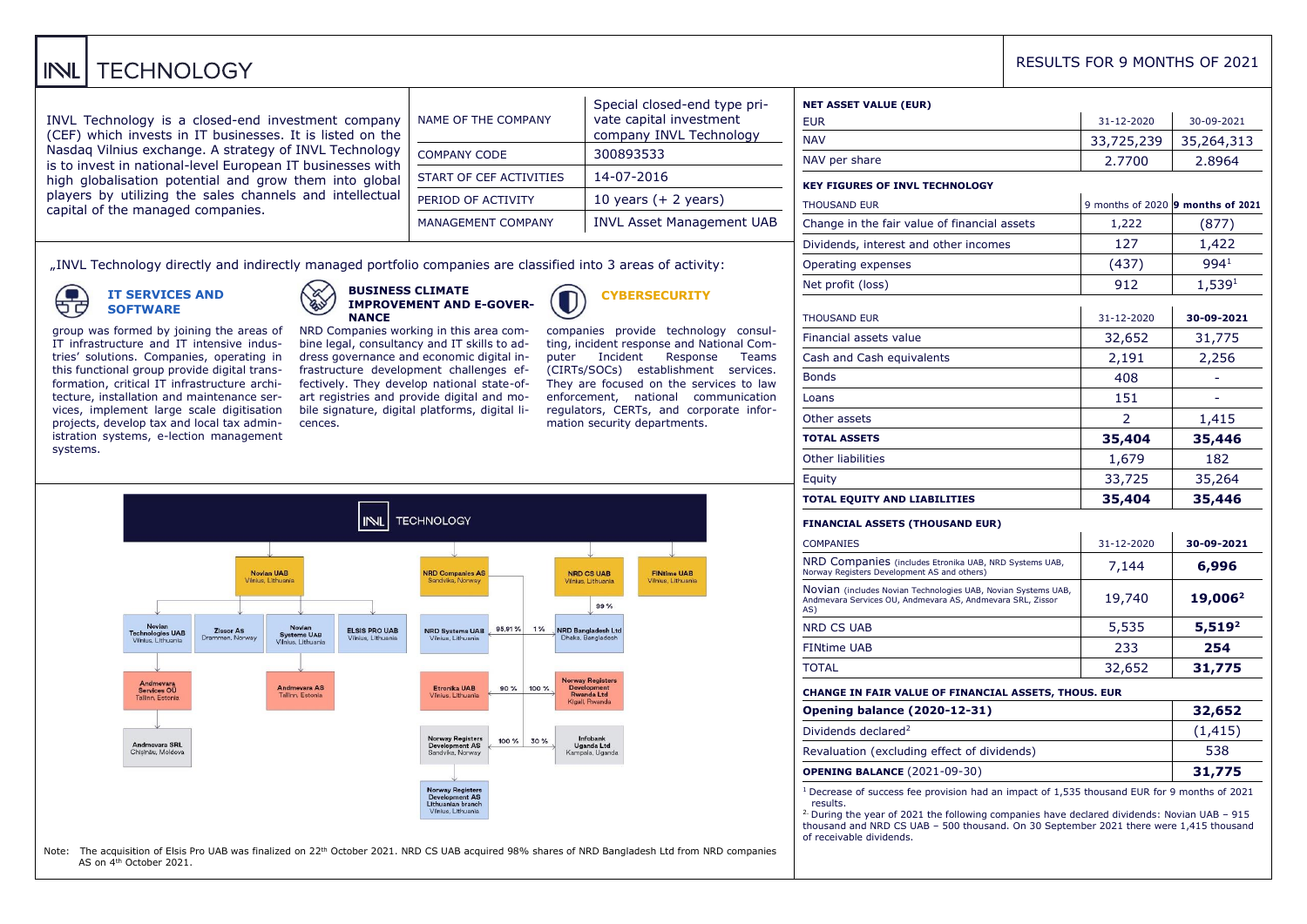# **TECHNOLOGY**  $INL$

# **THE RESULTS OF INVL TECHNOLOGY PORTFOLIO COMPANIES FOR 9 MONTHS OF 2021**

**NRD Companies** is a global information technology and consulting group of companies specialized in governance and economic digital infrastructure development.

## **KEY PROFIT (LOSS) ITEMS, THOUSAND EUR<sup>3</sup>**

|                   | <b>NRD Companies</b> |                                                                                                |                     |                     |                     |                     |                     |                     |  |  |  |
|-------------------|----------------------|------------------------------------------------------------------------------------------------|---------------------|---------------------|---------------------|---------------------|---------------------|---------------------|--|--|--|
|                   |                      | <b>NRD AS<sup>4</sup></b><br>Etronika, UAB <sup>4</sup><br><b>NRD Systems, UAB<sup>4</sup></b> |                     |                     |                     |                     |                     |                     |  |  |  |
|                   | 9 months<br>of 2020  | 9 months<br>of 2021                                                                            | 9 months<br>of 2020 | 9 months<br>of 2021 | 9 months<br>of 2020 | 9 months<br>of 2021 | 9 months<br>of 2020 | 9 months<br>of 2021 |  |  |  |
| Revenue           | 5,465                | 4,859                                                                                          | 3,435               | 2,668               | 1,804               | 1,747               | 1,513               | 1,347               |  |  |  |
| Gross profit      | 1.937                | 1,735                                                                                          | 884                 | 882                 | 665                 | 480                 | 493                 | 559                 |  |  |  |
| <b>EBITDA</b>     | 622                  | 110                                                                                            | 252                 | 31                  | 272                 | (55)                | 107                 | 134                 |  |  |  |
| <b>EBIT</b>       | 420                  | (91)                                                                                           | 248                 | 26                  | 191                 | (133)               | 19                  | 46                  |  |  |  |
| Net Profit (Loss) | 299                  | (171)                                                                                          | 201                 | (31)                | 146                 | (153)               | (11)                | 39                  |  |  |  |

## **KEY BALANCE SHEET ITEMS, THOUSAND EUR<sup>3</sup>**

|                                     | <b>NRD Companies</b> |            |                          |                          |            |                                     |                            |            |  |  |
|-------------------------------------|----------------------|------------|--------------------------|--------------------------|------------|-------------------------------------|----------------------------|------------|--|--|
|                                     |                      |            |                          | NRD AS <sup>4</sup>      |            | <b>NRD Systems, UAB<sup>4</sup></b> | Etronika, UAB <sup>4</sup> |            |  |  |
|                                     | 31-12-2020           | 30-09-2021 | 31-12-2020               | 30-09-2021               | 31-12-2020 | 30-09-2021                          | 31-12-2020                 | 30-09-2021 |  |  |
| Tangible assets                     | 259                  | 149        | 9                        | 6                        | 142        | 67                                  | 106                        | 75         |  |  |
| Intangible assets                   | 220                  | 116        | 14                       | 15                       | 1          | 1                                   | 171                        | 95         |  |  |
| Other non-current assets            | 343                  | 425        | 307                      | 393                      | 14         | 14                                  | 23                         | 18         |  |  |
| Current assets                      | 6,293                | 5,870      | 4,107                    | 3,635                    | 2,075      | 2,071                               | 1,175                      | 1,327      |  |  |
| of which cash                       | 927                  | 766        | 67                       | 166                      | 534        | 145                                 | 218                        | 267        |  |  |
| <b>Total assets</b>                 | 7,115                | 6,560      | 4,437                    | 4,049                    | 2,232      | 2,153                               | 1,475                      | 1,515      |  |  |
| Equity                              | 1,635                | 1,485      | 701                      | 697                      | 369        | 215                                 | 602                        | 640        |  |  |
| Non-current liabilities             | 558                  | 876        | $\overline{\phantom{a}}$ | $\overline{\phantom{a}}$ | 215        | 480                                 | 338                        | 318        |  |  |
| Of which financial debt             | 277                  | 620        | $\overline{\phantom{a}}$ | $\overline{\phantom{0}}$ | 215        | 480                                 | 62                         | 63         |  |  |
| <b>Current liabilities</b>          | 4,922                | 4,199      | 3,736                    | 3,352                    | 1,648      | 1,458                               | 535                        | 557        |  |  |
| of which financial debt             | 782                  | 632        | 490                      | 303                      | 244        | 867                                 | 48                         | 212        |  |  |
| <b>Total liabilities and equity</b> | 7,115                | 6,560      | 4,437                    | 4,049                    | 2,232      | 2,153                               | 1,475                      | 1,515      |  |  |

<sup>3</sup>Unaudited consolidated results of NRD Companies are presented.<br>"The results of Etronika UAB and NRD Systems UAB and NRD AS are included into results of NRD Companies. The annual standalone financial statements for 2020







- Barbados
- Anguilla
- Tanzania
- Estonia
- Palestine
	-
- Cayman Islands
- Others (16 countries)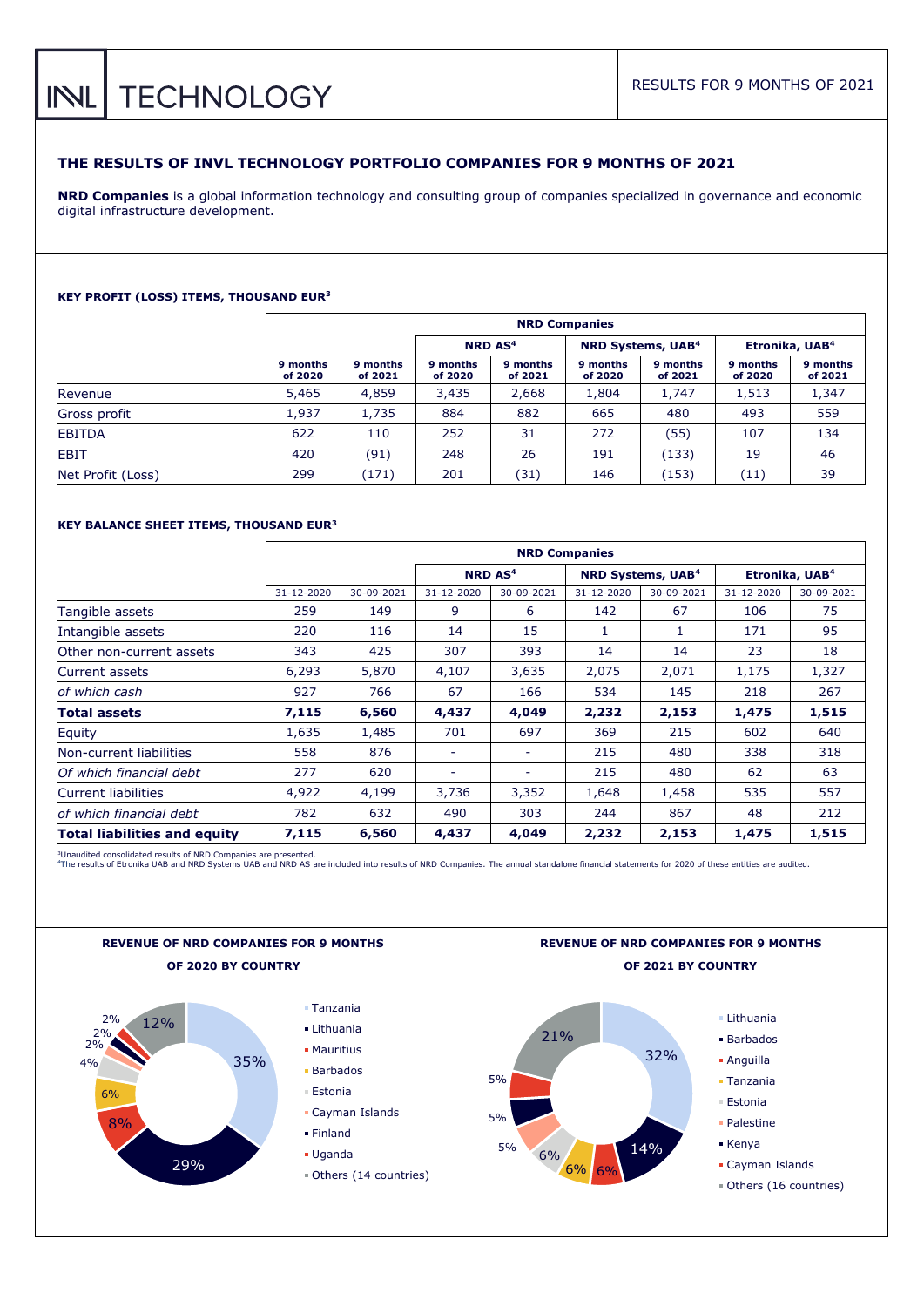# RESULTS FOR 9 MONTHS OF 2021

**Novian** is a group of IT services and software companies, helping public and private sector companies to digitize and increase efficiency of their services, optimise their IT resources and ensure their critical IT availability at all times.

#### **KEY PROFIT (LOSS) ITEMS, THOUSAND EUR**

**INL** 

|                   | Novian <sup>5</sup>      |                      |                                              |         |                                                            |         |                                      |                        |                 |         |                  |                                                                                                                       |
|-------------------|--------------------------|----------------------|----------------------------------------------|---------|------------------------------------------------------------|---------|--------------------------------------|------------------------|-----------------|---------|------------------|-----------------------------------------------------------------------------------------------------------------------|
|                   | <b>Technologies area</b> |                      |                                              |         |                                                            |         |                                      | Software services area |                 |         |                  | <b>Media monitoring</b><br>and digitization<br>area                                                                   |
|                   |                          |                      | <b>Novian</b><br>Technologies,<br><b>UAB</b> |         | Andmevara<br>Services OU/<br>Andmevara<br>SRL <sup>6</sup> |         | <b>Novian</b><br><b>Systems, UAB</b> |                        | Andmevara<br>AS |         | <b>Zissor AS</b> |                                                                                                                       |
|                   | of 2020                  | of 2021              | of 2020                                      | of 2021 | of 2020                                                    | of 2021 | of 2020                              | of 2021                | of 2020         | of 2021 | of 2020          | 9 months 9 months 9 months 9 months 9 months 9 months 9 months 9 months 9 months 9 months 9 months 9 months 9<br>2021 |
| Revenue           |                          | 17,372 14,630 13,221 |                                              | 10,193  | 480                                                        | 619     | 2,543                                | 2,623                  | 603             | 514     | 525              | 682                                                                                                                   |
| Gross profit      | 4,138                    | 3,866                | 2,135                                        | 1,871   | 480                                                        | 586     | 901                                  | 608                    | 139             | 280     | 483              | 522                                                                                                                   |
| <b>EBITDA</b>     | 1,480                    | 949                  | 1,364                                        | 909     | 28                                                         | 90      | 262                                  | 91                     | (198)           | 32      | 106              | 109                                                                                                                   |
| <b>EBIT</b>       | 876                      | 476                  | 932                                          | 599     | 15                                                         | 83      | 165                                  | (17)                   | (245)           | (13)    | 92               | 107                                                                                                                   |
| Net Profit (Loss) | 760                      | 182                  | 882                                          | 369     | $\mathbf 0$                                                | 65      | 154                                  | (3)                    | (284)           | (69)    | 91               | 107                                                                                                                   |

# **KEY BALANCE SHEET ITEMS, THOUSAND EUR**

|                                     | Novian <sup>5</sup> |                     |                                                    |                     |                                                                  |                          |                                      |                     |                     |                          |                                                     |                          |
|-------------------------------------|---------------------|---------------------|----------------------------------------------------|---------------------|------------------------------------------------------------------|--------------------------|--------------------------------------|---------------------|---------------------|--------------------------|-----------------------------------------------------|--------------------------|
|                                     |                     |                     | <b>Technologies area</b><br>Software services area |                     |                                                                  |                          |                                      |                     |                     |                          | <b>Media monitoring and</b><br>digitization<br>area |                          |
|                                     |                     |                     | <b>Novian</b><br>Technologies,<br><b>UAB</b>       |                     | <b>Andmevara Ser-</b><br>vices OU/<br>Andmevara SRL <sup>6</sup> |                          | <b>Novian</b><br><b>Systems, UAB</b> |                     | <b>Andmevara AS</b> |                          | <b>Zissor AS</b>                                    |                          |
|                                     | $31 - 12 -$<br>2020 | $30 - 09 -$<br>2021 | $31 - 12 -$<br>2020                                | $30 - 09 -$<br>2021 | $31 - 12 -$<br>2020                                              | $30 - 09 -$<br>2021      | $31 - 12 -$<br>2020                  | $30 - 09 -$<br>2021 | $31 - 12 -$<br>2020 | $30 - 09 -$<br>2021      | 31-12-2020                                          | 30-09-2021               |
| Tangible assets                     | 1,006               | 668                 | 611                                                | 383                 | 19                                                               | 18                       | 233                                  | 162                 | 138                 | 93                       | 3                                                   | 9                        |
| Intangible assets                   | 1,969               | 1,922               | 62                                                 | 37                  | 3                                                                | $\overline{2}$           | 1,902                                | 1,883               | 1                   | $\overline{\phantom{0}}$ | $\overline{\phantom{0}}$                            | $\overline{\phantom{0}}$ |
| Other non-current assets            | 711                 | 461                 | 512                                                | 342                 | $\overline{\phantom{0}}$                                         | $\overline{\phantom{0}}$ | 151                                  | 92                  |                     | $\overline{a}$           | 104                                                 | 108                      |
| Current assets                      | 9,820               | 10,685              | 7,021                                              | 6.077               | 134                                                              | 274                      | 2,491                                | 3,037               | 248                 | 246                      | 426                                                 | 363                      |
| of which cash                       | 2,344               | 539                 | 1,323                                              | 217                 | 37                                                               | 18                       | 496                                  | 107                 | 21                  | 10                       | 274                                                 | 179                      |
| Total assets                        |                     | 13,506 13,736       | 8,206                                              | 6,839               | 156                                                              | 294                      | 4,777                                | 5,174               | 387                 | 339                      | 533                                                 | 480                      |
| Equity                              | 5,836               | 5,119               | 3,365                                              | 2,232               | 19)                                                              | 48                       | 2,892                                | 2,889               | 592)                | 661)                     | 365                                                 | 389                      |
| Non-current liabilities             | 751                 | 683                 | 175                                                | 154                 | $\overline{\phantom{0}}$                                         | $\overline{\phantom{0}}$ | 450                                  | 415                 | 86                  | 86                       | 40                                                  | 28                       |
| Of which financial debt             | 360                 | 348                 | 147                                                | 147                 | $\overline{\phantom{0}}$                                         | $\overline{\phantom{0}}$ | 87                                   | 87                  | 86                  | 86                       | 40                                                  | 28                       |
| <b>Current liabilities</b>          | 6,919               | 7,934               | 4,666                                              | 4,453               | 175                                                              | 246                      | 1,435                                | 1,870               | 893                 | 914                      | 128                                                 | 63                       |
| of which financial debt             | 1,042               | 886                 | 209                                                | 45                  | 50                                                               | 64                       | 495                                  | 573                 | 729                 | 797                      | $\overline{\phantom{0}}$                            | $\overline{\phantom{0}}$ |
| <b>Total liabilities and equity</b> |                     | 13,506 13,736       | 8,206                                              | 6,839               | 156                                                              | 294                      | 4,777                                | 5,174               | 387                 | 339                      | 533                                                 | 480                      |

<sup>5</sup>Presented unaudited aggregated Novian group results. The value of investments in subsidiaries was eliminated by aggregating balance sheet items, income of dividends was eliminated by aggregating Net profit (loss). The a





**REVENUE OF NOVIAN FOR 9 MONTHS OF 2020 BY COUNTRY REVENUE OF NOVIAN FOR 9 MONTHS OF 2021 BY COUNTRY**

**TECHNOLOGY**